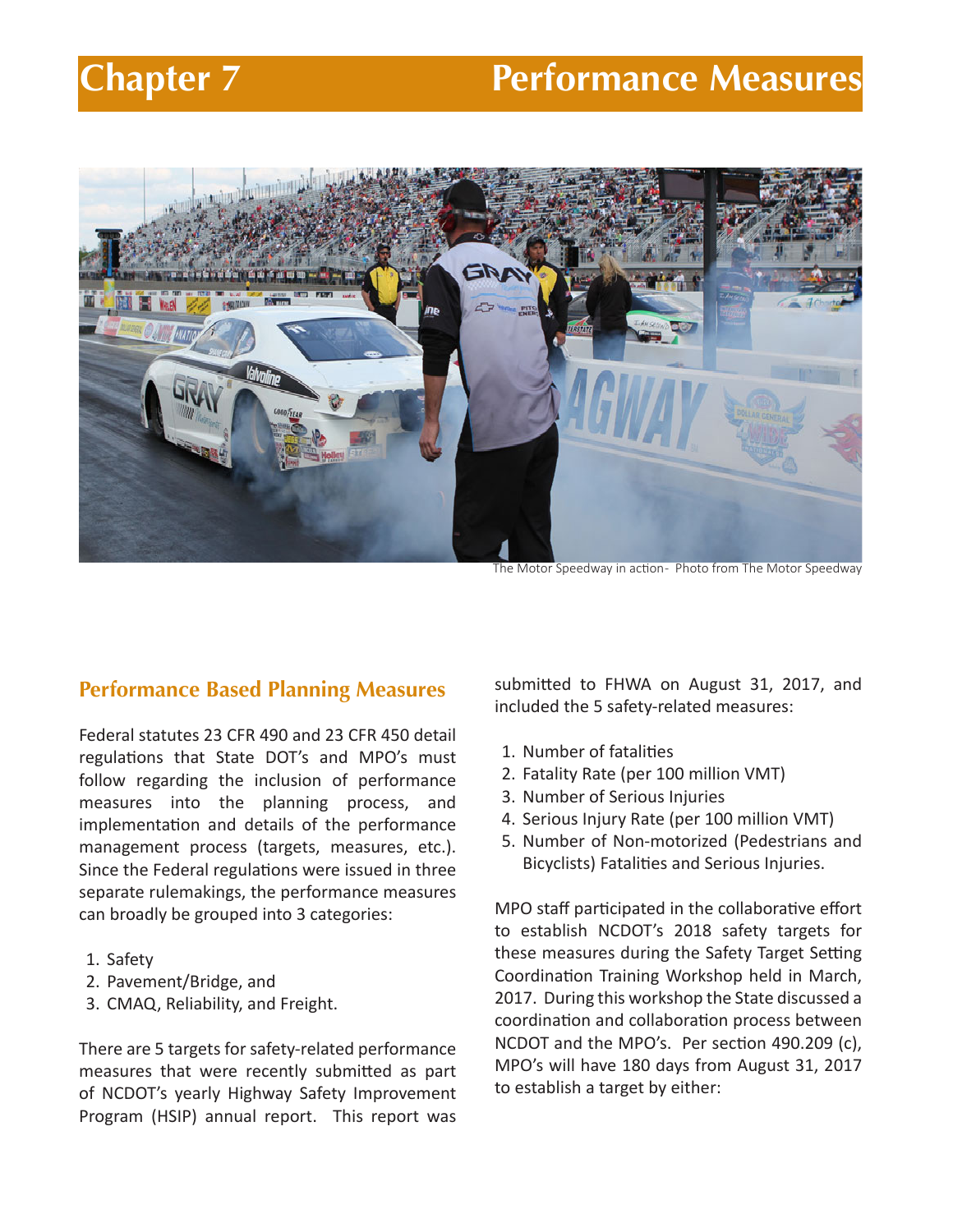- Agreeing to plan and program projects so that they contribute toward the accomplishment of NCDOT's safety target for that performance measure; or
- Committing to a quantifiable target for that performance measure for your metropolitan planning area.

The NCDOT's 2018 Safety Targets were as follows:

# **Highway Safety Improvement Program (HSIP)**

- For the 2018 Highway Safety Improvement Program (HSIP), the goal is to reduce total fatalities by 5.10 percent each year from 1,340.6 (2012-2016 average) to 1,207.3 (2014-2018 average) by December 31, 2018.
- For the 2018 Highway Safety Improvement Program (HSIP), the goal is to reduce the fatality rate by 4.75 percent each year from 1.228 (2012-2016 average) to 1.114 (2014- 2018 average) by December 31, 2018.
- For the 2018 Highway Safety Improvement Program (HSIP), the goal is to reduce total serious injuries by 5.10 percent each year from 2,399.8 (2012-2016 average) to 2,161.2 (2014-2018 average) by December 31, 2018.
- For the 2018 Highway Safety Improvement Program (HSIP), the goal is to reduce the serious injury rate by 4.75 percent each year from 2.191 (2012-2016 average) to 1.988 (2014- 2018 average) by December 31, 2018.
- For the 2018 Highway Safety Improvement Program (HSIP), the goal is to reduce the total non-motorized fatalities and serious injuries by 5.30 percent each year from 438.8 (2012- 2016 average) to 393.5 (2014- 2018 average) by December 31, 2018.

Since 2018, there have been several iterations of the highway safety performance measures. The most recent version was adopted on January 26, 2022.

- For the 2022 Highway Safety Improvement Plan (HSIP), the goal is to reduce total fatalities by 12.17 percent each year from 1,428.8 (2016-2020 average) to 1,254.9 (2018-2022 average) by December 31, 2022.
- For the 2022 Highway Safety Improvement Plan (HSIP), the goal is to reduce the fatality rate by 13.78 percent each year from 1.226 (2016-2020 average) to 1.057 (2018-2022 average) by December 31, 2022.
- For the 2022 Highway Safety Improvement Plan (HSIP), the goal is to reduce total serious injuries by 19.79 percent each year from 4,410.2 (2016-2020 average) to 3,537.6 (2018-2022 average) by December 31, 2022.
- For the 2022 Highway Safety Improvement Plan (HSIP), the goal is to reduce the serious injury rate by 21.68 percent each year from 3.782 (2016-2020 average) to 2.962 (2018- 2022 average) by December 31, 2022.
- For the 2022 Highway Safety Improvement Plan (HSIP), the goal is to reduce the total nonmotorized fatalities and serious injuries by 17.93 percent each year from 592.2 (2016-2020 average) to 486.0 (2018- 2022 average) by December 31, 2022.

Due to the inclusion of a small portion of the Charlotte UZA in Cabarrus County, the MPO is required to adopt a regional CMAQ Performance Plan, which was originally drafted by NCDOT. State DOTs are required to submit the CMAQ Performance Plan to FHWA when submitting their biennial performance reports. NCDOT's first biennial report was due on October 1, 2018. The Federal 23 CFR Part 490 also required State DOTs to set targets for interstate and non-interstate National Highway system (NHS) pavement condition, NHS bridge condition, travel time reliability, freight reliability, as well as the emissions reduction. These performance measures inclusive of CMAQ, are below: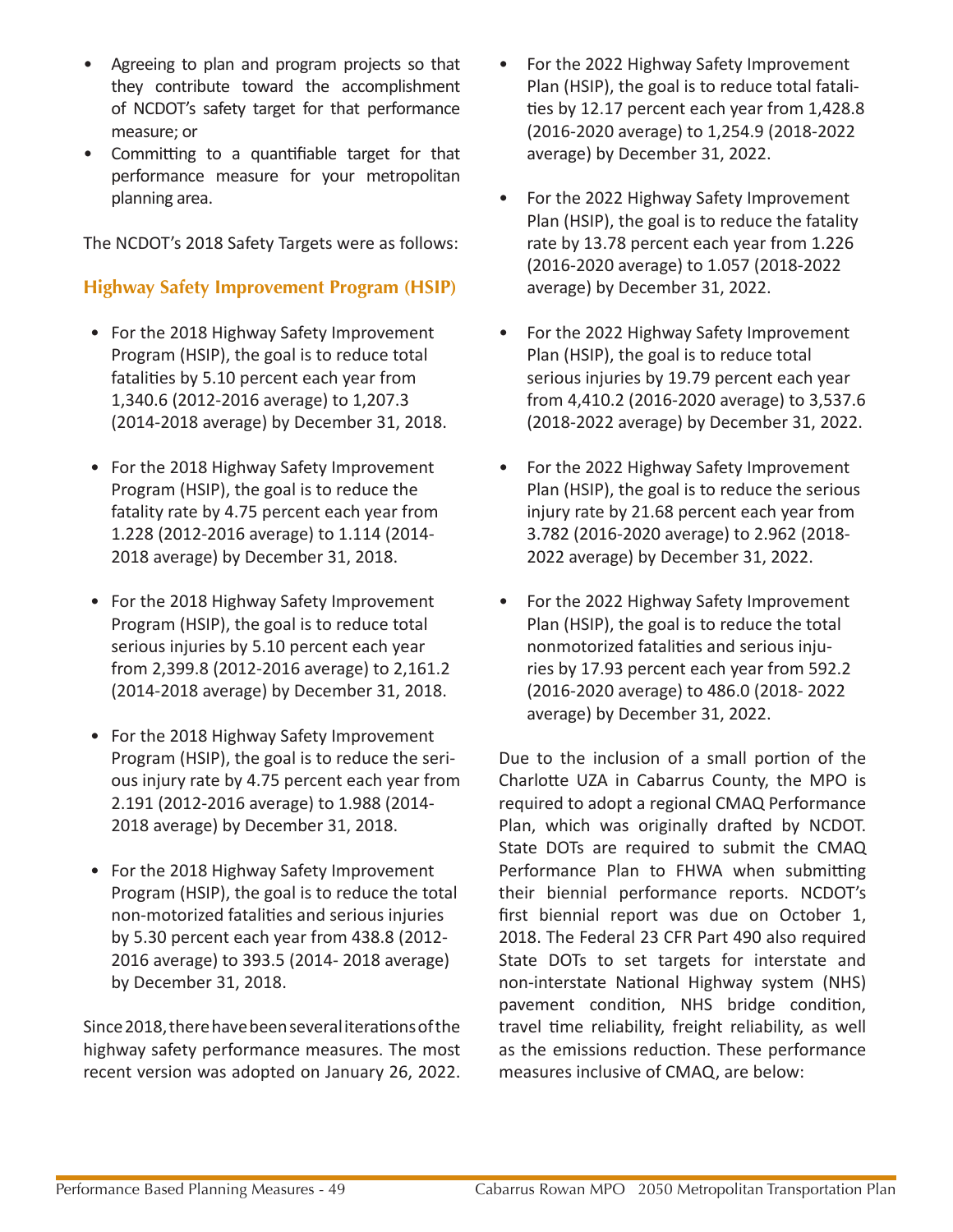### **Future Highway Performance Measures**

The remaining categories of highway performance measures will also require the establishment of targets by both the NCDOT and CR MPO in the months that follow the adoption of the 2045 MTP. **Table 7-1** displays the timeline for when State DOTs and MPOs are required to establish targets for the remaining performance measure categories.

#### **Table 7.1 Highway Performance Measures**

| <b>Performance Measure</b>                                         | 2 Year Target<br>$1/1/2018 -$<br>12/31/2019 | <b>4 Year Target</b><br>$1/1/2018 -$<br>12/31/2021 |
|--------------------------------------------------------------------|---------------------------------------------|----------------------------------------------------|
| Interstate Pavement Condition (Good)                               |                                             | 37.0%                                              |
| Interstate Pavement Condition (Poor)                               |                                             | 2.2%                                               |
| Non-Interstate NHS Pavement Condition (Good)                       | 27.0%                                       | 21.0%                                              |
| Non-Interstate NHS Pavement Condition (Poor)                       | 4.2%                                        | 4.7%                                               |
| NHS Bridge Condition (Good)                                        | 33.0%                                       | 30.0%                                              |
| <b>NHS Bridge Condition (Poor)</b>                                 | 8.0%                                        | 9.0%                                               |
| Interstate Level of Travel Time Reliability                        | 80.0%                                       | 75.0%                                              |
| Non-Interstate NHS Level of Travel Time Reliability                |                                             | 70.0%                                              |
| <b>Interstate Truck Travel Time Reliability</b>                    | 1.65                                        | 1.70                                               |
| CMAQ - Percent of Non-Single Occupant Vehicle (SOV) travel         | 21.0%                                       | 21.0%                                              |
| CMAQ - Annual Hours of Peak-Hour Excessive Delay (PHED) per Capita |                                             | 34.0                                               |
| <b>CMAQ - On-Road Emission Reduction from CMAQ Projects</b>        | VOC: 0.252 kg/day<br>NOx: 2.360 kg/day      | VOC: 0.504 kg/day<br>NOx: 4.720 kg/day             |

#### **Transit**

In addition, the MPO is required to approve safety plans from the Concord Kannapolis (CK) Rider Area Transit System and the Salisbury Transit System. The Public Transportation Agency Safety Plan (PTASP) final rule (49 C.F.R. Part 673) requires certain operators of public transportation systems that are recipients, or subrecipients of FTA grant funds to develop safety plans that include the processes and procedures

#### **Table 7.2 Transit Safety Performance Targets**

necessary for implementing Safety Management Systems (SMS). CK Rider and Salisbury Transit opted in to the NCDOT Safety Plan, choosing to draft and certify their PTASP under NCDOT's framework and requirements as they are allowed by FTA to do as a small (less than 100 bus) public transportation provider. Approval of the System Safety Plans by the MPO was required in order for NCDOT to certify them. The Transit System Safety Performance Targets are below:

| <b>Mode of Transit</b><br><b>Service</b>      | <b>Fatalities</b><br>(Total) | <b>Fatalities</b><br>(Per 100K)<br>VRM) | <b>Serious</b><br><b>Injuries</b><br>(Total) | <b>Serious</b><br><b>Injuries (Per</b><br><b>100K VRM)</b> | <b>Safety Events</b><br>(Total) | <b>Safety Events</b><br>(Per 100K)<br>VRM) | <b>System</b><br><b>Reliability</b> |
|-----------------------------------------------|------------------------------|-----------------------------------------|----------------------------------------------|------------------------------------------------------------|---------------------------------|--------------------------------------------|-------------------------------------|
| <b>Concord-Kannapolis Area Transit System</b> |                              |                                         |                                              |                                                            |                                 |                                            |                                     |
| <b>Fixed Route Bus</b>                        |                              |                                         |                                              |                                                            |                                 | 1.54                                       | 100,000                             |
| Demand Response                               | 0                            |                                         |                                              | 1.91                                                       |                                 | 2.87                                       | 100,000                             |
| <b>Salisbury Transit System</b>               |                              |                                         |                                              |                                                            |                                 |                                            |                                     |
| <b>Fixed Route Bus</b>                        |                              |                                         |                                              | 0.1                                                        |                                 | 0.1                                        | 34,524.25                           |
| Demand Response                               | 0                            |                                         |                                              | 0.1                                                        |                                 | 0.1                                        | 0.0                                 |